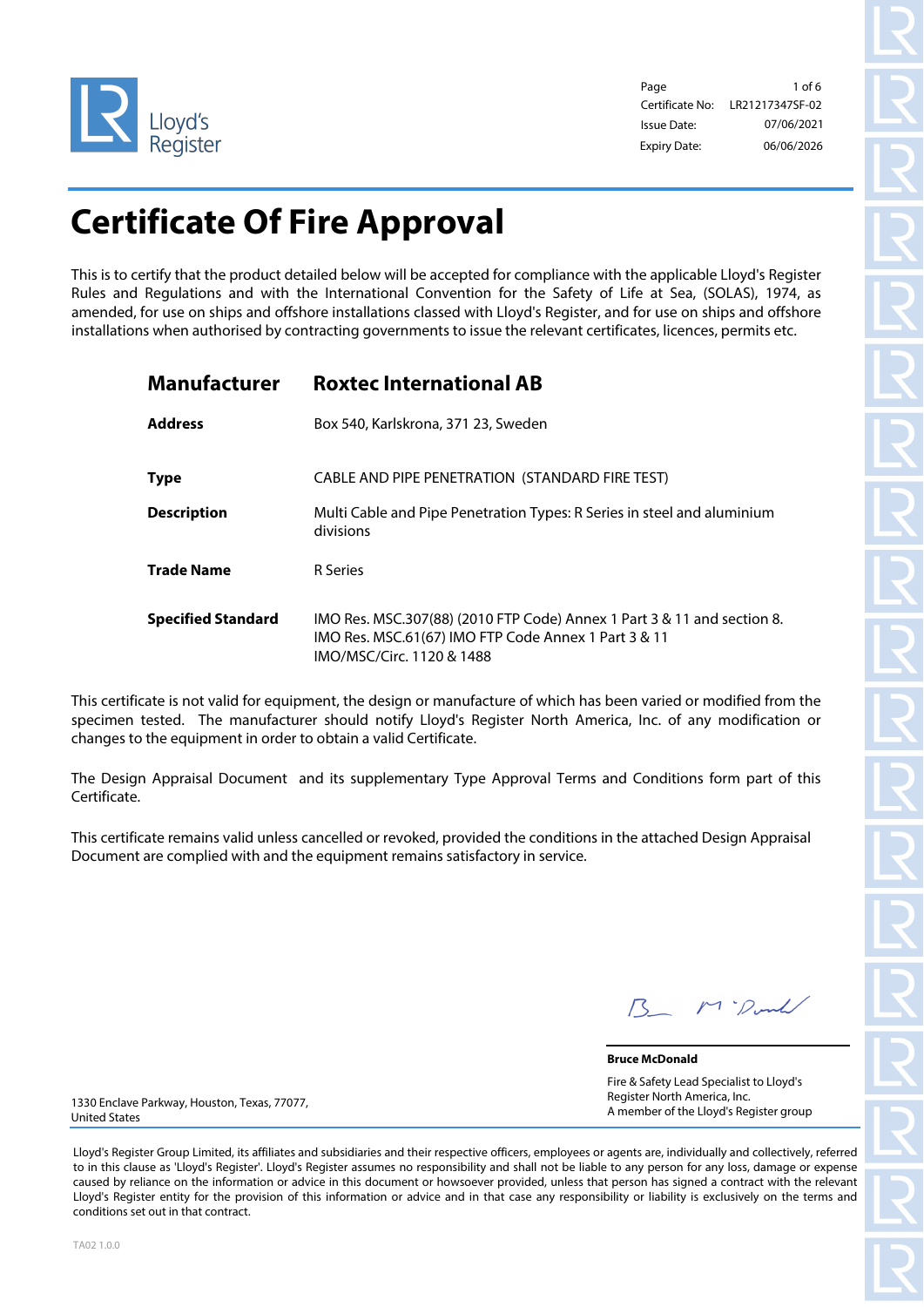

Page 2 of 6 Certificate No: LR21217347SF-02 Issue Date: 07/06/2021 Expiry Date: 06/06/2026 **DESIGN APPRAISAL DOCUMENT Reference:** UKITSO/FIRE/TA/BM/WP42722591

# **ATTACHMENT TO CERTIFICATE OF TYPE APPROVAL No. LR21217347SF-02**

The undernoted documents have been appraised for compliance with the relevant requirements of International Conventions, and this Design Appraisal Document forms part of the Certificate.

This Design Appraisal Document forms part of the Certificate.

# **FIRE TEST REPORTS**

SP Technical research institute of Sweden (RISE). Test report numbers P602999 dated 23rd January 2007, P303000 dated 27<sup>th</sup> January 2007, 4P8662 dated 8<sup>th</sup> June 205, 4P06068, dated 17 January 2015, 6P02249 dated 17 August 2016, 6P07563 dated 20th December 2016, 7P02167 dated 7th August 2017, 8P04039 dated 06th August 2018, 8P04040 dated 13<sup>th</sup> August 2018, 8P07092 rev 1 dated 13<sup>th</sup> August 2018, 8P07092 rev 1 dated 16<sup>th</sup> January 2020,

DBI Danish Institute of Fire and Security Testing. Test report numbers PGA10723A dated 4<sup>th</sup> February 2016, PGA10799A dated 5 February 2016, PGA 10800A dated 18th April 2016, PGA10870A dated 1st November 2016, PGA10871A rev2 dated 16th January 2018, PGA =11301A dated 22 November 2018, PGA11302A rev1 dated 5th November 2018, PGA 11370A dated 14<sup>th</sup> January 2019, PGA 11371A dated 20<sup>th</sup> February 2019,

Centrum Techniki Okretowej ( Ship Design and Research centre S.A Gdansk) Test reports RS-19/B-225/E dated 1<sup>st</sup> August 2019, RS-19/B-255/E dated 20<sup>th</sup> August 2019, RS-18/B-291/E dated 20<sup>th</sup> August 2018, RS-18/B-291/E dated 13<sup>th</sup> September 2018, RS-18/B-484/E dated 10th December 2018, RS-18/B-485/E dated 10th December 2018, RS-19/B-224/E dated 1st August 2019, RS-17/B-210/E dated 2<sup>nd</sup> June 2017, RS-18/B-179/E dated 25<sup>th</sup> June 2018 and Rs-20/B-82/E dated 21st April 2020.

## **PRESSURE TEST REPORTS**

DNV witness reports 40007647-1 dated  $13<sup>th</sup>$  December 2011, MLM 010238 dated 30<sup>th</sup> August 2001, N141EX82 rev 1 dated 10<sup>th</sup> August 2010.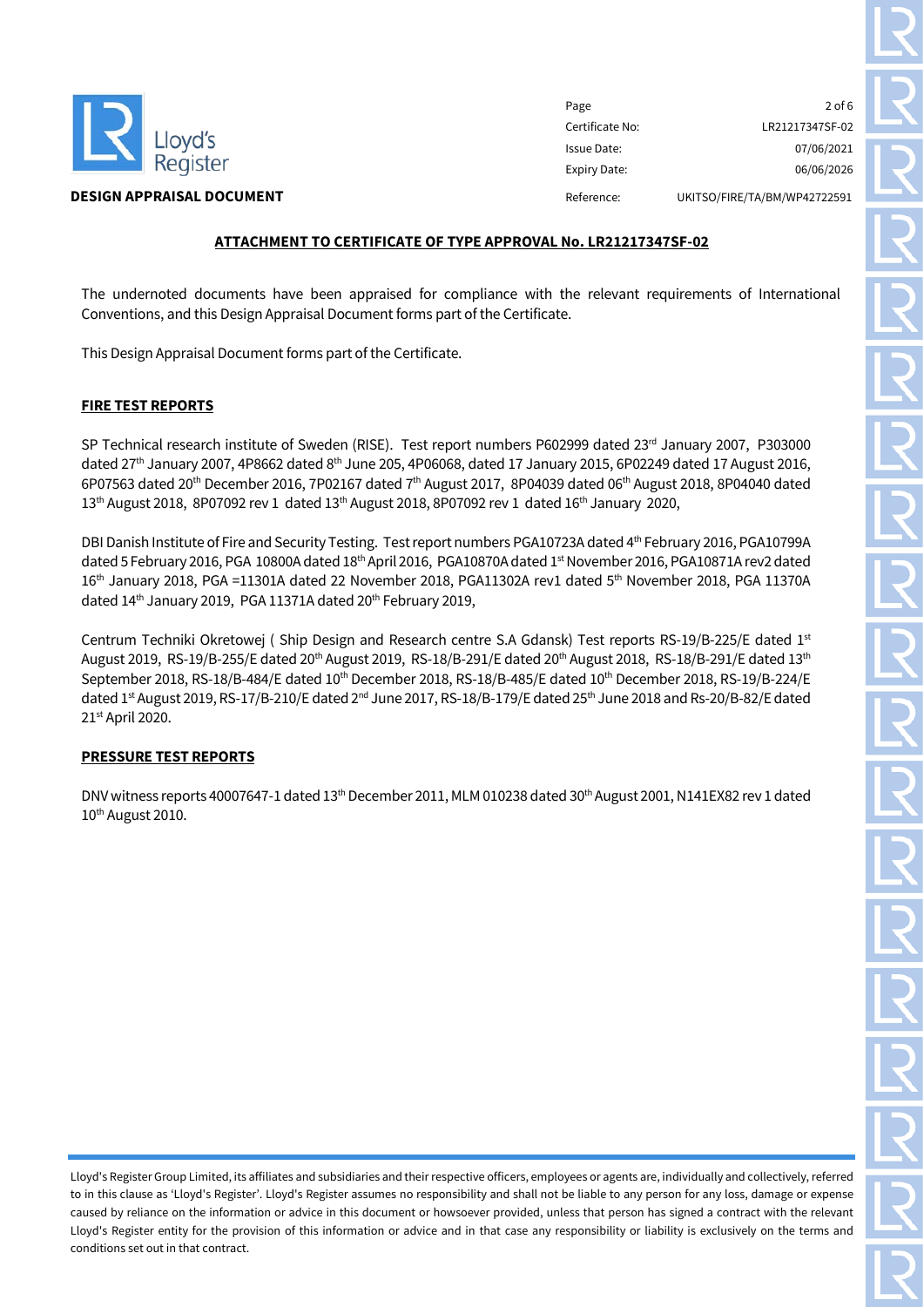

Page 3 of 6 Certificate No: LR21217347SF-02 Issue Date: 07/06/2021 Expiry Date: 06/06/2026 **DESIGN APPRAISAL DOCUMENT Reference:** UKITSO/FIRE/TA/BM/WP42722591

# **ATTACHMENT TO CERTIFICATE OF TYPE APPROVAL No. LR21217347SF-02**

# **CONDITIONS OF CERTIFICATION**

- 1. "Roxtec sealing system with multidiameter technology: R-series (steel/aluminium)" consisting of a sleeve, bolted, welded or attached through expansion (RX) to a steel/aluminium section. Sleeve is fitted with a Roxtec R frame (standard, Ex or EMC) in sizes 50-200. The R frame is filled with Roxtec (standard, Ex or EMC) halogen free RM modules.
- 2. Penetration details are defined below in Tables 1-6
- 3. Production items are to be manufactured in accordance with a quality control system which shall be maintained to ensure that items are of the same standard as the approved prototype
- 4. The certificate holder is solely responsible for the products supplied under this Certificate and to ensure that their products, whether manufactured by themselves or their licensee manufacturers, if agreed by Lloyd's Register, are fully compliant with the relevant statutory regulations and Lloyd's Register Class rules as applicable and designed, manufactured and installed to the same quality and specifications as the prototype tested, including components that are designed and manufactured by third parties
- 5. The test laboratory is solely responsible for all tests performed within the scope of this certificate and to ensure that the testing is conducted in full compliance with the relevant test standard, approved operational procedures, statutory regulations and Lloyd's Register requirements as applicable and to meet client objectives as per contractual agreements

|                                               | Steel Bulkheads A-60 |            |                                           |                        |                                   |          |  |
|-----------------------------------------------|----------------------|------------|-------------------------------------------|------------------------|-----------------------------------|----------|--|
| <b>Sleeve Type</b><br><b>Penetration size</b> |                      | Cable/Pipe | Cable/Pipe<br>Outer diameter (OD)<br>[mm] | <b>Collar Position</b> | <b>Drawing Reference</b>          |          |  |
|                                               | <b>SL</b>            | R50-R200   | Cable                                     | 10-67                  | Centre-line, exposed or unexposed | S1553819 |  |
|                                               | <b>SL</b>            | R50-R200   | <b>Steel Pipe</b>                         | $6 - 54$               | Centre-line, exposed or unexposed | S1553894 |  |
|                                               | <b>SL</b>            | R70-R200   | Cu pipe                                   | 10-54                  | Centre-line, exposed or unexposed | S1553980 |  |
|                                               | <b>SLA</b>           | R50-R100   | Cable                                     | 10-50                  | Unexposed                         | S1553824 |  |
|                                               | <b>SLA</b>           | <b>R50</b> | Cable                                     | 10                     | Exposed                           | S1553824 |  |
|                                               | SL X                 | R70-R200   | Cable                                     | 10-67                  | Unexposed                         | S1553819 |  |
|                                               | SL X                 | R70-R200   | <b>Steel Pipe</b>                         | $6 - 53$               | Unexposed                         | S1553861 |  |

Table 1 R series A-60 penetrations in Steel bulkheads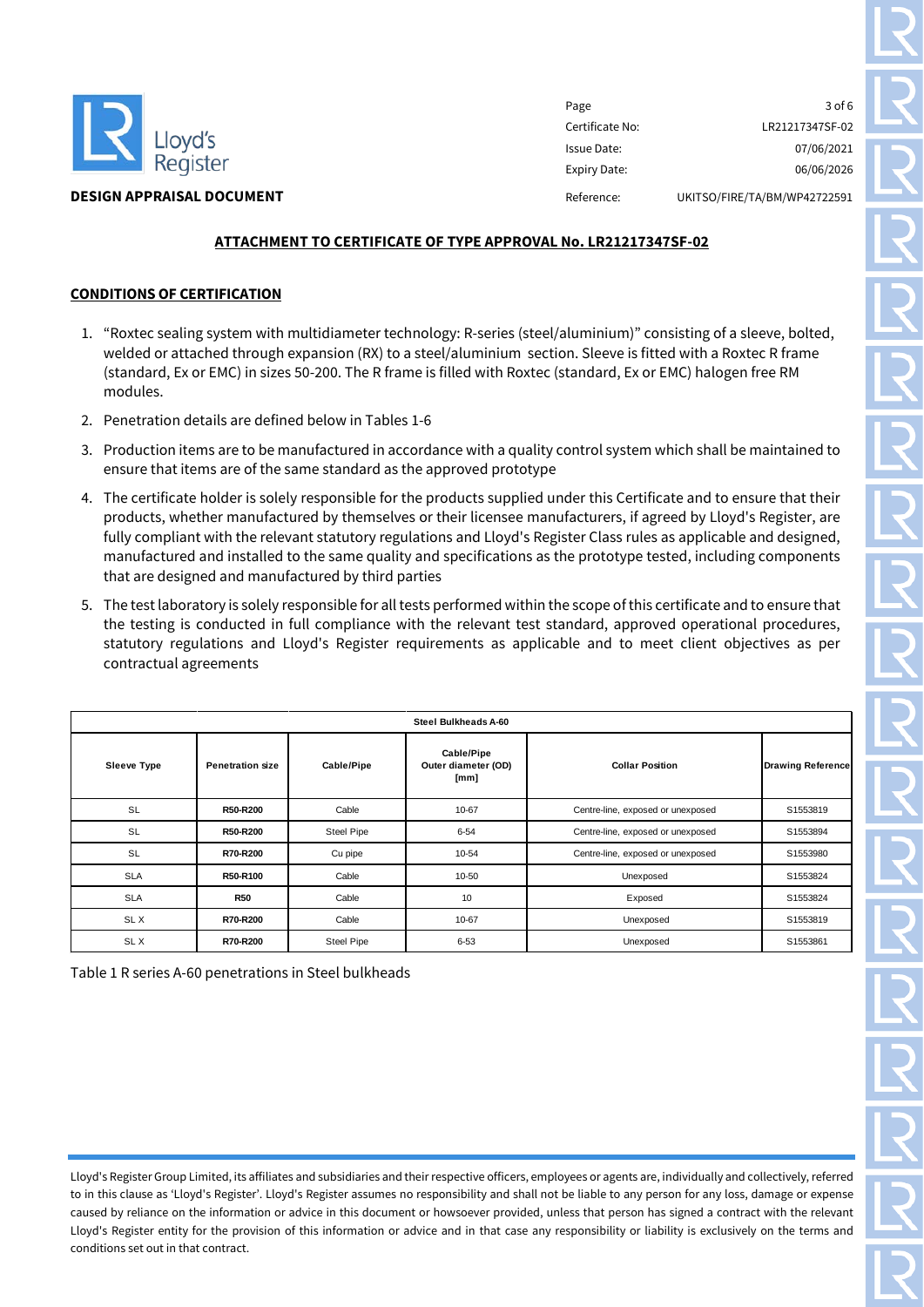

# Page 4 of 6 Certificate No: LR21217347SF-02 Issue Date: 07/06/2021 Expiry Date: 06/06/2026 **DESIGN APPRAISAL DOCUMENT** DESIGN APPRAISAL **DOCUMENT** DESIGN APPRAISAL **DOCUMENT**

**ATTACHMENT TO CERTIFICATE OF TYPE APPROVAL No. LR21217347SF-02**

| Steel Decks A-60   |                         |                   |                                                                     |                                               |                          |
|--------------------|-------------------------|-------------------|---------------------------------------------------------------------|-----------------------------------------------|--------------------------|
| <b>Sleeve Type</b> | <b>Penetration size</b> | <b>Cable/Pipe</b> | Cable/Pipe<br><b>Collar Position</b><br>Outer diameter (OD)<br>[mm] |                                               | <b>Drawing Reference</b> |
| <b>SL</b>          | R50-R200                | Cable             | 10-67                                                               | Centre-line, exposed or unexposed             | S1553819                 |
| <b>SL</b>          | R50-R200                | <b>Steel Pipe</b> | $6 - 95$                                                            | S1553894<br>Centre-line, exposed or unexposed |                          |
| <b>SL</b>          | R50-R200                | Cu pipe           | $8 - 54$                                                            | S1553980<br>Centre-line, exposed or unexposed |                          |
| SL A               | R50-R100                | Cable             | 10-50                                                               | Exposed or unexposed (Topside or underside)   | S1553824                 |
| SL X               | R75-R200                | Cable             | 10-83                                                               | Exposed (Underside)                           | S1553819                 |
| SL X               | R70-R200                | Steel Pipe        | $6 - 54$                                                            | Exposed (Underside)                           | S1553861                 |

Table 2 R series A-60 penetrations in Steel Decks

| Steel Bulkheads A-0 |                         |                   |                                           |                                                    |          |
|---------------------|-------------------------|-------------------|-------------------------------------------|----------------------------------------------------|----------|
| <b>Sleeve Type</b>  | <b>Penetration size</b> | Cable/Pipe        | Cable/Pipe<br>Outer diameter (OD)<br>[mm] | <b>Collar Position</b><br><b>Drawing Reference</b> |          |
| <b>SL</b>           | R50-R200                | Cable             | 10-67                                     | Centre-line, exposed or unexposed                  | S1553898 |
| <b>SL</b>           | R50-R200                | <b>Steel Pipe</b> | $6 - 54$                                  | S1553907<br>Centre-line, exposed or unexposed      |          |
| <b>SL</b>           | R50-R200                | Cu pipe           | $8 - 54$                                  | Centre-line, exposed or unexposed<br>S1553977      |          |
| SL A                | <b>R50</b>              | Cable             | 10                                        | Exposed<br>S1554009                                |          |
| SL A                | R50-R100                | Cable             | 10-50                                     | S1554009<br>Unexposed                              |          |

Table 3 R series A-0 penetrations in Steel bulkheads

| Steel Decks A-0                                                                   |          |                     |                        |                                   |          |
|-----------------------------------------------------------------------------------|----------|---------------------|------------------------|-----------------------------------|----------|
| Cable/Pipe<br>Cable/Pipe<br><b>Sleeve Type</b><br><b>Penetration size</b><br>[mm] |          | Outer diameter (OD) | <b>Collar Position</b> | <b>Drawing Reference</b>          |          |
| <b>SL</b>                                                                         | R50-200  | Cable               | 10-39                  | Centre-line, exposed or unexposed | S1553898 |
| <b>SL</b>                                                                         | R50-200  | <b>Steel Pipe</b>   | $6 - 95$               | Centre-line, exposed or unexposed | S1553988 |
| <b>SL</b>                                                                         | R50-200  | Cu pipe             | $8 - 54$               | Centre-line, exposed or unexposed | S1553977 |
| <b>SLA</b>                                                                        | R50-R100 | Cable               | 10-50                  | Exposed or unexposed (Topside)    | S1554009 |

Table 4 R series A-0 penetrations in Steel Decks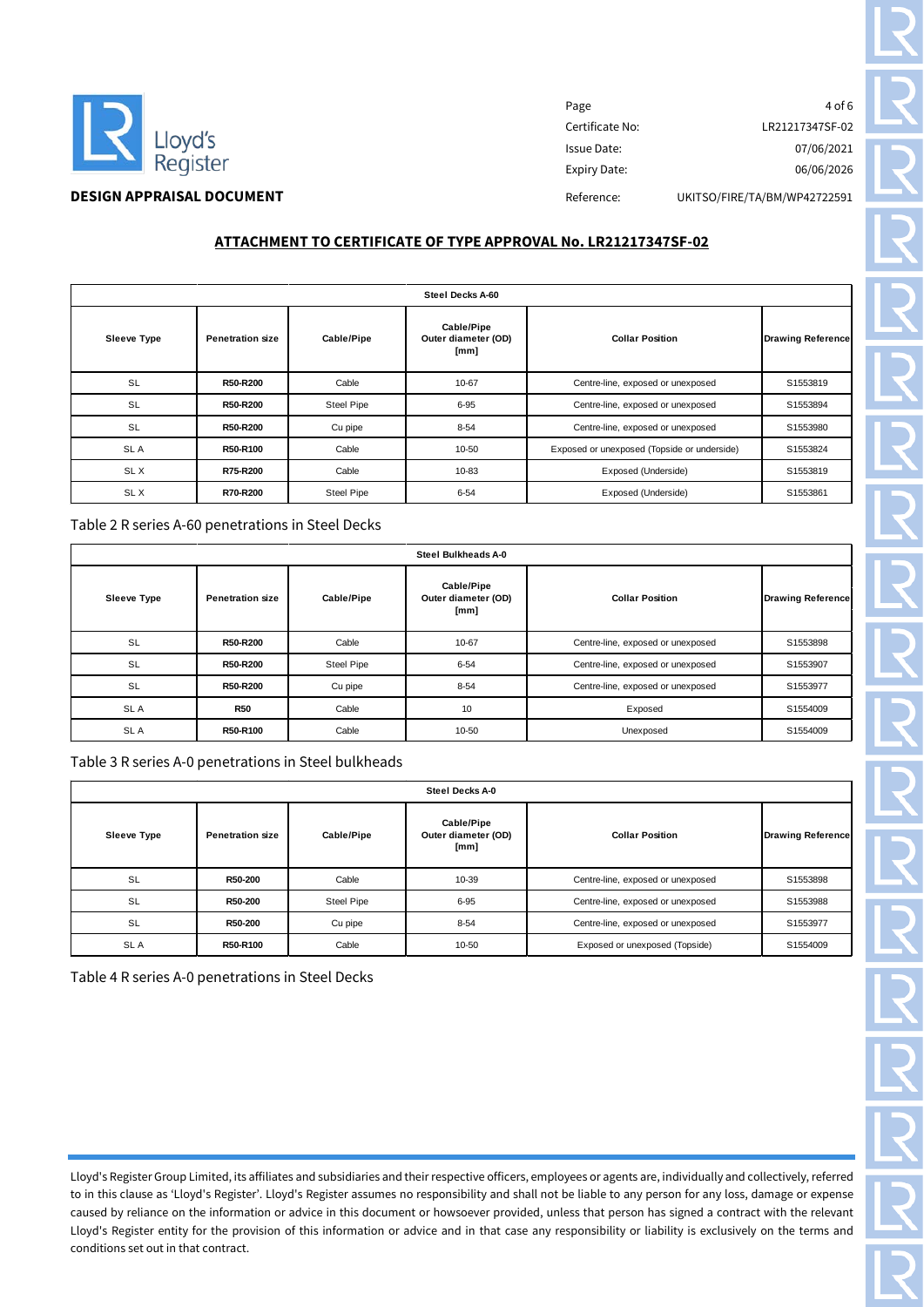

Page 5 of 6 Certificate No: LR21217347SF-02 Issue Date: 07/06/2021 Expiry Date: 06/06/2026 **DESIGN APPRAISAL DOCUMENT** DESIGN APPRAISAL **DOCUMENT** DESIGN APPRAISAL **DOCUMENT** 

**ATTACHMENT TO CERTIFICATE OF TYPE APPROVAL No. LR21217347SF-02**

| Aluminium Bulkheads A-60                                                                                                           |          |       |       |                                               |          |
|------------------------------------------------------------------------------------------------------------------------------------|----------|-------|-------|-----------------------------------------------|----------|
| <b>Cable/Pipe</b><br>Cable/Pipe<br>Outer diameter (OD)<br><b>Collar Position</b><br>Sleeve Type<br><b>Penetration size</b><br>[mm] |          |       |       | <b>Drawing Reference</b>                      |          |
| SL                                                                                                                                 | R70-R200 | Cable | 10-28 | Centre-line, exposed or unexposed<br>S1559533 |          |
| <b>SLA</b>                                                                                                                         | R50-R100 | Cable | 10-50 | Exposed or unexposed                          | S1559534 |
| SL X                                                                                                                               | R70-R200 | Cable | 13-50 | unexposed                                     | S1559533 |

Table 5. R series A-60 penetrations in Aluminium Bulkheads

| Aluminium Decks A-60                    |                                                                                    |                                   |                        |                          |          |
|-----------------------------------------|------------------------------------------------------------------------------------|-----------------------------------|------------------------|--------------------------|----------|
| <b>Sleeve Type</b>                      | Cable/Pipe<br>Cable/Pipe<br>Outer diameter (OD)<br><b>Penetration size</b><br>[mm] |                                   | <b>Collar Position</b> | <b>Drawing Reference</b> |          |
| <b>SL</b><br>Cable<br>10-67<br>R50-R200 |                                                                                    | Centre-line, exposed or unexposed | S1559533               |                          |          |
| SL A                                    | R50-R100                                                                           | Cable                             | 10-50                  | Unexposed (Upperside)    | S1559534 |
| SL X                                    | R70-R200                                                                           | Cable                             | 10-50                  | Exposed (Underside)      | S1559533 |

Table 6. R series A-60 penetrations in Aluminium Decks

# **Notes**

1. The following penetrations underwent a hydrostatic and pneumatic pressure test.

| Penetration type     | <b>Hydrostatic Pressure</b> | <b>Pneumatic Pressure</b> |
|----------------------|-----------------------------|---------------------------|
| $R50 - R200$         | 6 bar                       | 3 bar                     |
| <b>Bolted Sleeve</b> | 5 bar                       | 2.5 bar                   |
| SLA Sleeves          | 4 bar                       | $1.5$ bar                 |
| <b>SLX Sleeve</b>    | 6 bar                       | 3 bar                     |